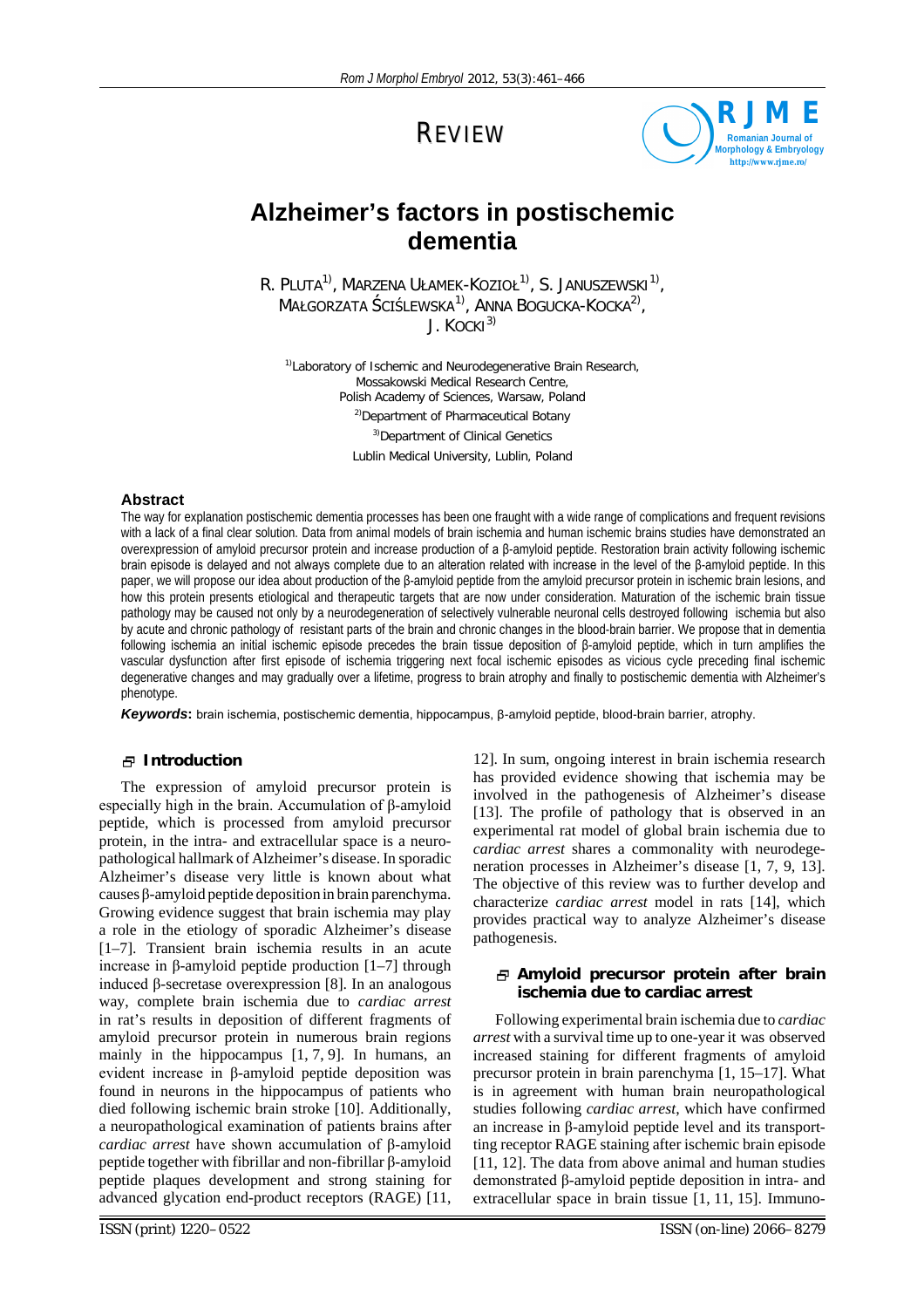reactivity of β-amyloid peptide was showed in neurons and glial cells [16, 18, 19]. The reactive astrocytes with collection of β-amyloid peptide in cytoplasm are involved in the formation of glial scar [18, 19]. Reactive astrocytes with abnormal level of β-amyloid peptide deposition are involved in postischemic insufficient repair of host tissue including astrocytic death [1, 19–21].

Abnormal deposition for β-amyloid peptide has been shown in periventricular and subcortical white matter following brain ischemia [22, 23]. Possibly, aforementioned pathology is connected with leukoaraiosis formation after brain ischemia [23]. Extracellular accumulation of β-amyloid peptide ranged from multifocal very small dots to fibrillar amyloid plaques [1, 9, 11, 15, 19, 24]. Multifocal and widespread diffuse and fibrillar amyloid plaques were noted frequently in hippocampus, brain cortex, and subventriculary in the ischemic brain [1, 7, 9, 15, 16, 22–25].

## **Blood-brain barrier after brain ischemia due to cardiac arrest**

In short-term survival, following complete brain ischemia episode, blood-brain barrier microvessels presented plenty of abnormalities: increased numbers of endothelial microvillas, cellular invaginations, vasospastic events, microthromb formation and local permeability for uncellular and cellular blood components (Table 1) [1, 14, 26–28]. Instead, animals with longterm survival following brain ischemia episode showed chronic changes of blood-brain barrier for uncellular and cellular blood elements (Table 1). Permeability abnormalities were spotty and dispersedly and involved arterioles, microcirculation, venules and veins [24]. Blood-brain barrier alterations predominate in hippocampus, brain cortex and white matter.

**Table 1 –** *Staining for horseradish peroxidase (HRP), rat's N- and C-terminal of amyloid precursor protein (NAPP,CAPP) and β-amyloid peptide (βA) and human β-amyloid peptide 1-42 (βA1-42) in perivascular space after experimental 10 minutes brain ischemia due to cardiac arrest*

| <b>Groups</b>       | HRP    | <b>NAPP</b>     | ßΑ      | <b>CAPP</b> | <b>BA1-42</b> |
|---------------------|--------|-----------------|---------|-------------|---------------|
| Control             |        |                 |         |             |               |
| Short-term survival |        |                 |         |             |               |
| Long-term survival  |        |                 |         |             |               |
| Cardiac arrest      |        |                 |         |             |               |
| Short-term survival | $+/++$ | $^{\mathrm{+}}$ | $^{++}$ | $^{++}$     | $^{+++}$      |
| Long-term survival  | $+/++$ |                 |         |             |               |

The staining intensity: - no staining; + a single and diffuse areas; ++ a few and diffuse areas; +++ many strong and diffuse areas.

Other studies showed platelets aggregates of varying sizes within both arterial and venous brain vessels after ischemic injury [24, 27]. Some platelets were noted outside brain vessels in the perivascular space [24, 27]. Pathologically aggregating platelets like blood-brain barrier changes were local, random, widespread and dispersedly. Alterations of blood-brain barrier and platelets dominated in vessel bifurcations and branches. Current data suggest that platelets play a major role in postischemic injury not only through thrombus development, but also through involvement in neuroinflammatory response. Platelets may contribute to the recruitment of inflammatory cells to brain tissue following ischemia as effect of short life and β-amyloid peptide source. Platelets pathology and microvascular insufficiency [29] was noted in patient's brains early during the course of Alzheimer's disease thus supporting a further link between related processes and Alzheimer's disease [30].

In short-term survival following ischemic brain injury multifocal and widespread diffuse C-terminal of amyloid precursor protein, β-amyloid peptide and N-terminal of amyloid precursor protein deposits in the perivascular space were noted (Table 1) mainly in the hippocampus, white matter and brain cortex [1]. Multiple, abundant, extracellular deposits embraced or adjoined the bloodbrain barrier microvessels. Perivascular deposits formed irregular, often asymmetric, well-delineated areas that frequently encircled microvessels, forming round, perivascular cuffs or hallo [1]. Diffuse, broad, but faintly positive perivascular zones were also found. Endothelial and pericyte cells were stained, too. In long-term survival, following ischemic brain episode, perivascular deposits ranged from numerous small-diffused areas to irregular diffuse plaques [16, 24, 25]. Deposits in brain microvessels and around them stained only for β-amyloid peptide and C-terminal of amyloid precursor protein (Table 1) [16, 24, 25]. Strong staining in the perivascular space suggested diffusion of different fragments of amyloid precursor protein out of the vascular compartment. Especially staining for C-terminal of amyloid precursor protein in long-lived animals underscores the likely importance of the C-terminal of amyloid precursor protein in the neuropathogenesis of ischemia as in Alzheimer's disease [31].

In other, our studies it was tested permeability for human β-amyloid peptide 1–42 by open blood-brain barrier after single or repeated complete brain ischemia (Table 1). In above studies widespread and multifocal accumulation of β-amyloid peptide 1–42 around bloodbrain barrier microvessels was seen (Table 1) especially in hippocampus, brain cortex and occasionally in white matter [32–35]. Amyloid peptide permeability involved arterioles, microcirculation and venules. Endothelial, pericyte, glial and neuronal cells were filled with human β-amyloid peptide 1–42 [32–35]. Direct evidence that β-amyloid peptide crosses the ischemic blood-brain barrier and enters the brain parenchyma from the circulation is thus provided.

# **Cells death after brain ischemia due to cardiac arrest**

In brain ischemia, neuropathology focuses on the hippocampus abnormalities because it is part of the brain selectively vulnerable to ischemic injury like in Alzheimer's disease. Small areas of pyramidal neurons death were noted in the CA1 sector of hippocampus two days following ischemic injury in rats [15]. In these cases, complete disappearance of vulnerable neuronal cells in the CA1 area was observed from 7 to 14 days later. Moreover, about one third of brains following ischemic episode did not present complete disappearance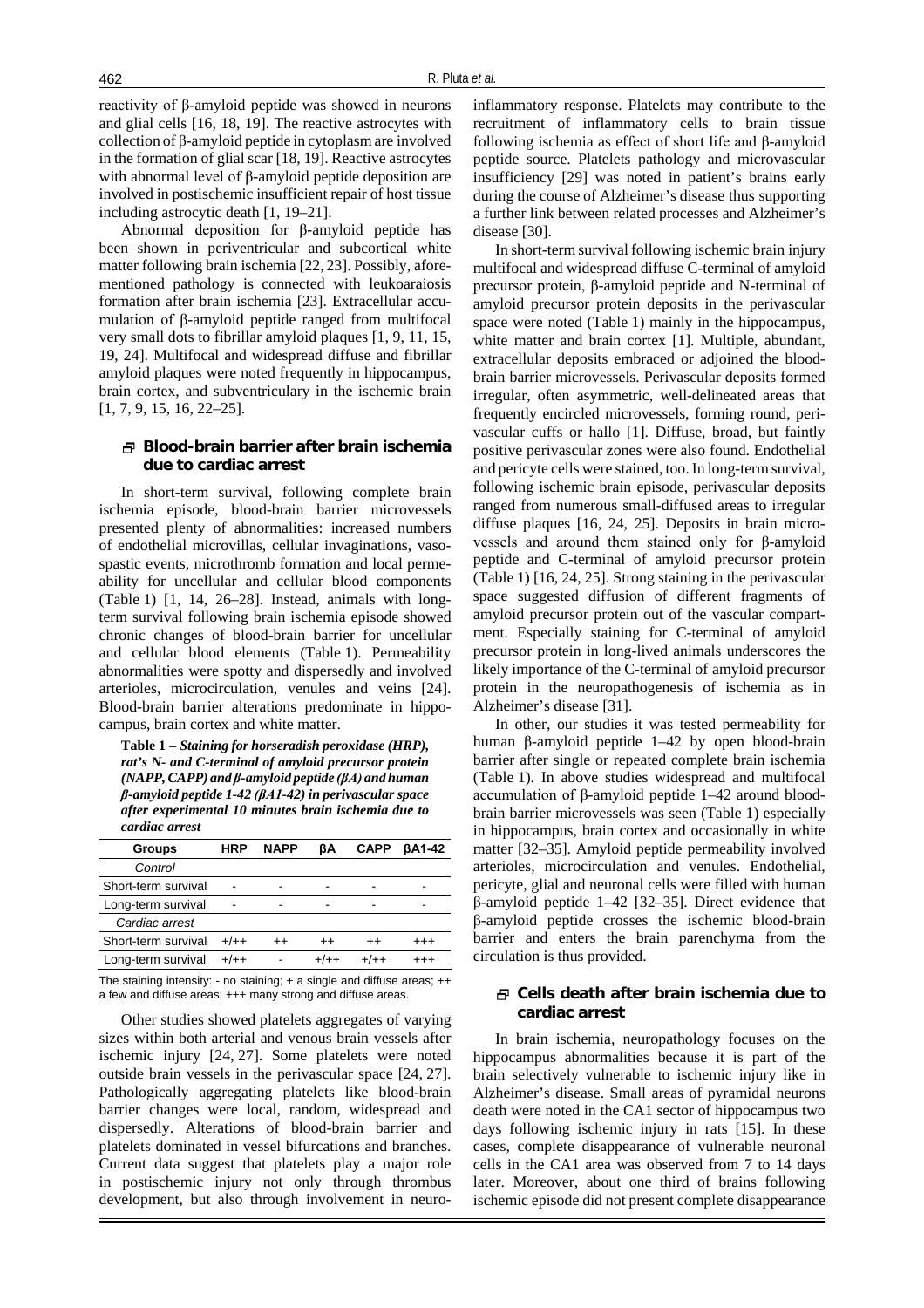of CA1 area in short-term survival period [15]. Above animals developed death of all neurons of CA1 sector in very late stages [15, 16, 18, 19]. Additionally, some evidence presented distinct pathology in brain areas considered to be resistant to ischemic injury such as: CA2, CA3 and CA4 areas of hippocampus. Above sectors showed acute postischemic changes in neurons at 1, 6, 9, 12 and 24 months following ischemic episode [15, 16]. Pyramidal neurons in hippocampus have very long axons that connect different structures of the brain together through many synaptic connections. Neuropathology in pyramidal neurons may be of significant relevance to Alzheimer's disease development. Recently, it has become recognized that neuropathological processes in ischemic neurons continue well beyond the acute stage [15, 16, 18]. Evidences indicate that brain ischemia regardless of survival time is followed by acute neuronal cells changes in brain regions belonging or not to selectively vulnerable areas. In ischemic brain neurodegenerative changes in neuronal cells took the form of "burn faintly phenomenon" [15, 18].

Current investigations showed that astrocytes apoptosis may contribute to pathogenesis of many acute and chronic degenerative disorders like brain ischemia and Alzheimer's disease [21]. Common astrocytic reactions that occur in the ischemic brain and Alzheimer's disease are cellular swelling, proliferation (astrocytosis) and hypertrophy–hyperplasia (astrogliosis) [36]. It is widely believed that reactive astrocytes at the early stage of brain injury have a beneficial effect on neurons by participating in several biological processes such as the repair of the extracellular matrix, control of the bloodbrain interface, and trophic support of neurons. However, whether prolonged reactive astrocytic response is beneficial in neuronal recovery is still controversial. Some studies showed following ischemic brain injury the early import from brain tissue and circulatory system to the astrocytes different fragments of amyloid precursor protein and in the late stage the export from astrocytes to the brain parenchyma of the neurotoxic C-terminal of amyloid precursor protein and β-amyloid peptide [19, 37, 38]. We considered that in early stages astrocytes through phagocytosis removed from neuronal cells and their neighborhood neurotoxic fragments of amyloid precursor protein. Next in astrocytes cytoplasm is going degradation of various fragments of amyloid precursor protein. In late stages when ischemic abnormal metabolism of amyloid precursor protein took chronic form and astrocytic metabolism beginning to be inefficient we can observe at first disruption of astrocyte processes [1, 19]. On other hand disruption of astrocytes processes indicated degradation of different neurotoxic fragments of amyloid precursor protein in the astroglial cytoplasm. The late observations of astroglial behavior support the idea that astrocytes produce amyloid precursor protein and are a source of β-amyloid peptide. When above process fully developed, at the same time atrophy of brain started. In an early stage following brain ischemia, it was noted vigorous incorporation of N-terminal of amyloid precursor protein into the developing astroglial scar around the ischemic area [4]. Functional recovery following brain ischemia may reflect the balance between degenerative processes and growth phenomena including a neuroinflammatory reaction [39] leading to glial scar development as well as the release of toxic elements like the C-terminal of amyloid precursor protein. At early stages of brain ischemia, the N-terminal of amyloid precursor protein may be synthesized by cells derived from the vascular endothelium, which became fragmented after injury [4]. Over time, these cells change shape and size to become incorporated into the glial scar in a close spatial relationship with astrocytes and surprisingly newly formed neurovessels that penetrated the scar. Concurrently with the expression of scar-forming Nterminal of amyloid precursor protein there is expression of potentially toxic fragment like C-terminal of amyloid precursor protein [40]. Evidence derived from mice overexpressing the C-terminal of amyloid precursor protein indicates that this fragment may promote synaptic degeneration and neuronal death [41]. Some experiments show that C-terminal of amyloid precursor protein steadily accumulates in neuronal cells in the ischemic region as the ischemia progresses the C-terminal of amyloid precursor protein staining become increasingly larger in the centre of ischemia even though the neurons are dying and the ischemic centre becomes largely acellular [4]. The same study suggests that C-terminal of amyloid precursor protein identified in microglia cells could be due to the phagocytosis of dead, Cterminal of amyloid precursor protein containing neurons by microglia [4]. Most interestingly there are current studies showing that astrocytes, but not microglia cells can take up β-amyloid peptide [20, 42]. Additionally, more recent work shows that C-terminal of amyloid precursor protein induces the death of astrocytes whereas the loss of neurons is a secondary consequence of the neuronal dependence on astrocytes for antioxidant protection [43]. The localization of some fragments of amyloid precursor protein to astrocytes may be of significant relevance to Alzheimer's disease in which chronic astrocytosis is thought to play a key role in the evolution of amyloid plaques and in repairing host tissue through development of glial scars. The study of astrocytes is particularly important considering the co-existence of the apoptotic death of neuronal cells and astrocytes in ischemic brain [44] and neurodegenerative disorders. Furthermore, significant astrocytes death occurs after reactive astrocytosis and dying astrocytes kill neighboring cells in ischemic brain injury.

## **Brain atrophy after brain ischemia due to cardiac arrest**

Gross examination of experimental brains performed up to one-year following ischemic injury revealed dilatation of brain ventricles and subarachnoid space between and around the hemispheres [16, 24, 37, 38]. Additionally, atrophy of the dorsal hippocampus was found following brain ischemic injury [15, 19, 32]. The presence of new infarcts in experimental ischemic brain injury model with very long survival of animals has been shown [24]. Generally, cortex of brain was narrow expressing increased neuronal density. White matter was narrow and in some places with advanced spongiosis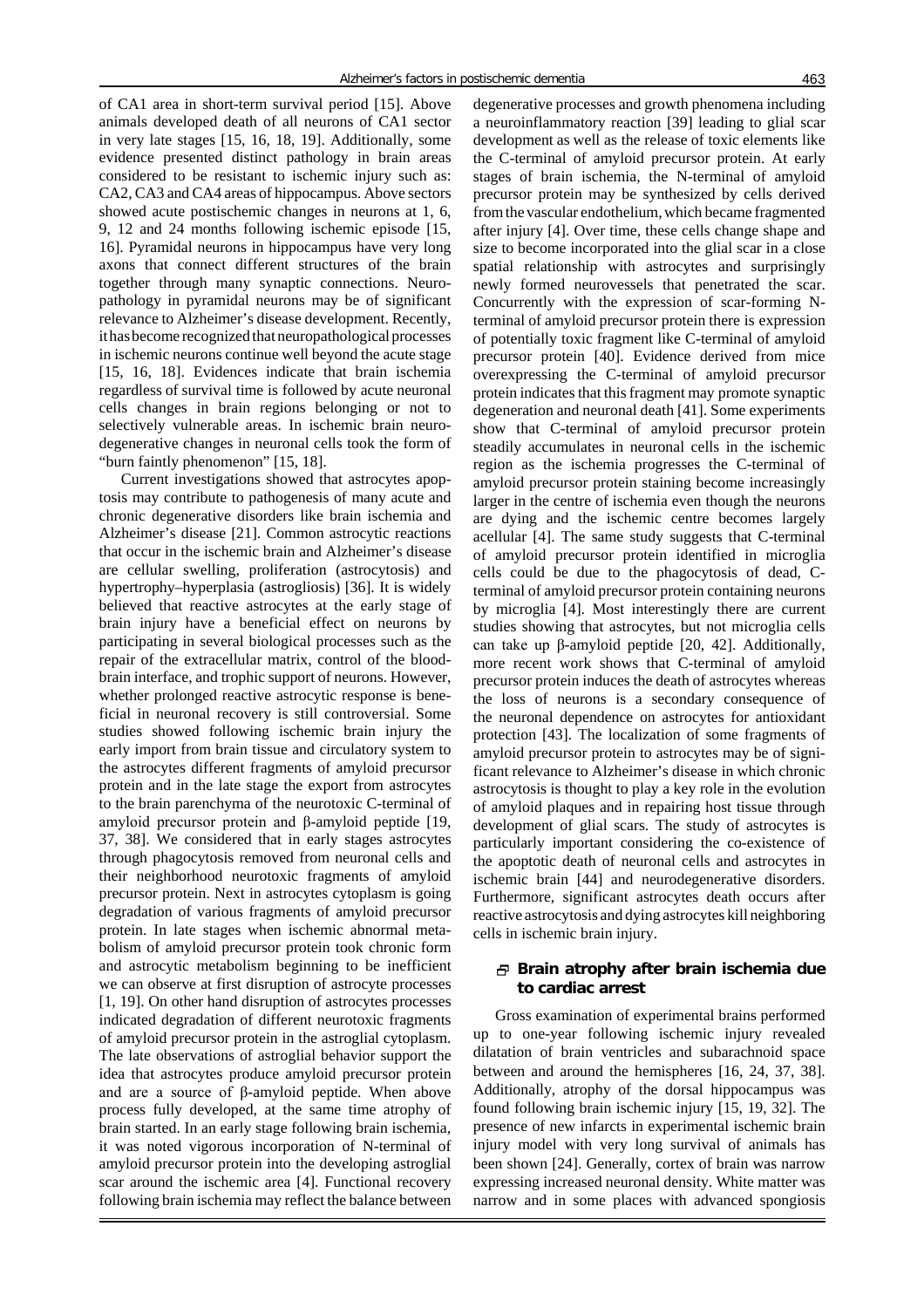[15, 22, 23]. Finally, atrophic brain is indicative of an active progressing neurodegenerative processes.

# **Functional consequences after brain ischemia due to cardiac arrest**

In addition to ischemic neuropathological changes in brain neurobehavioral abnormalities have been observed [45]. Brain ischemia due to *cardiac arrest* does not result in long-lasting neurological deficits in animals [45]. Spontaneous recovery of sensorimotor function has been observed after ischemic brain injury [45]. Following brain ischemia, a locomotor hyperactivity has been noted [45] as in Alzheimer's disease patients. The hyperactivity was positive correlated with increased neuronal changes in hippocampus [9, 46, 47]. Ischemic brain injury results in reference and working memory deficits [45]. Moreover, ischemic brain injury in experimental animals leads to progression spatial memory for one-year and more [45]. Neuro-cognitive impairment progression has been presented consistently following brain ischemia [45]. Moreover, data from repetitive brain ischemia in gerbils has been shown persistent locomotor hyperactivity, reduced anxiety and severe neuro-cognitive deficits [48]. Above abnormalities were connected with significant brain atrophy [15, 16, 19] associated with diffuse neuronal loss in the brain cortex and in CA1 sector of hippocampus [9, 16]. Alertness and sensorimotor capacities are affected for 1–2 days whereas the deficits in learning and memory seem to be rather long-lasting [45]. Taken together supporting evidences from both experimental and clinical studies indicated that the progressive neuro-cognitive activities decline could not be explained only by the direct contribution of the primary ischemic brain injury, rather a progressive consequence of the additive effects of the ischemic lesions, Alzheimer's factors and aging [6, 49, 50]. This data suggests that ischemia enhances amyloid precursor protein mRNA expression, which may contribute to the progression of neuro-cognitive impairment in postischemic injury [3, 51, 52]. At last, the production of β-amyloid peptide in brain following ischemia increases and impairs the memory. The functional alterations were shown within the areas of selective vulnerability to ischemia and they precede the neurons death. Additionally, other regions of brain those which are devoid of ischemic neuronal injury display functional abnormalities. These changes mainly seem to be due synaptic changes, because of connections neuronal cells within sectors with ischemically damage and death neurons.

## **Conclusions and future perspectives**

The accumulation of β-amyloid peptide in neurons and in astrocytes probably is important in chronic ischemic brain mechanisms, which develop neurodegenerative pathways including postischemic dementia [1, 19, 51]. Moreover, the aforementioned protein accumulation suggests that above protein can start synaptic alterations and finally trigger retrograde neuronal cells death after brain ischemia episodes [16]. The above evidence shows that the chronic amyloid deposition after brain ischemia injury may start a secondary pathological progression that could worsen the ischemic intellectual brain outcome by further neurons death in vulnerable and resistant sectors of the brain [15, 16]. After ischemic brain episodes, β-amyloid peptide is produced because of neuronal injury in brain [2], and at the same time is taken from systemic circulatory system and probably appears its effects, influencing ischemic neuronal cells as dementia. It is accepted that β-amyloid peptide participates in neurons death in vulnerable and resistant areas of the brain [53]. The β-amyloid peptide is a neurotoxin peptide and entangles within an ischemic processes in glial cells, which lead finally neuronal and glial cells to death [54] and postischemic dementia with Alzheimer's phenotype.

The main factors of Alzheimer's disease pathology in ischemic brain are specific proteins abnormal metabolism, blood-brain barrier changes, different kinds of plaques and neuronal death with full-blown dementia. New data are suggesting that brain ischemia starts neuronal death and ischemic blood-brain barrier starts plaques development with detected hippocampus atrophy and increased volume of lateral ventricles [16], hemorrhagic damage of temporal lobe [55] finally ended with impairment in spatial working memory [45]. The data of Alzheimer's phenotype following brain ischemia led us to the rival theory thatAlzheimer's disease etiologymay be attributed to the ischemia in human brain.

In summary, we are presenting a good model for Alzheimer's disease investigation using animal's ischemic brains. By use of brain ischemia model, we may elucidate the pathogenesis of Alzheimer's disease. Recent knowledge regarding the neuropathophysiology, neurochemistry and neuropathology of brain ischemia and Alzheimer's disease indicates that similar processes contribute to neuronal death, amyloid accumulation and brain parenchyma disintegration.

#### **Acknowledgments**

This study was supported by founds from Mossakowski Medical Research Centre, Polish Academy of Sciences (T4 RP) and Polish Ministry of Science and Higher Education (project N N312233938 ABK). The paper was developed using the equipment purchased within the Project "The equipment of innovative laboratories doing research on new medicines used in the therapy of civilization and neoplastic diseases" within the Operational Program Development of Eastern Poland 2007–2013, Priority Axis I Modern Economy, Operations I.3 Innovation Promotion.

#### **References**

- [1] Pluta R,Kida E,Lossinsky AS,Golabek AA, Mossakowski MJ, Wisniewski HM, *Complete cerebral ischemia with short-term survival in rats induced by cardiac arrest. I. Extracellular accumulation of Alzheimer's β-amyloid protein precursor in the brain*, Brain Res, 1994, 649(1–2):323–328.
- [2] Ishimaru H, Ishikawa K, Haga S, Shoji M, Ohe Y, Haga C, Sasaki A, Takahashi A, Maruyama Y, *Accumulation of apolipoprotein E and β-amyloid-like protein in a trace of the hippocampal CA1 pyramidal cell layer after ischaemic delayed neuronal death*, Neuroreport, 1996,7(18):3063– 3067.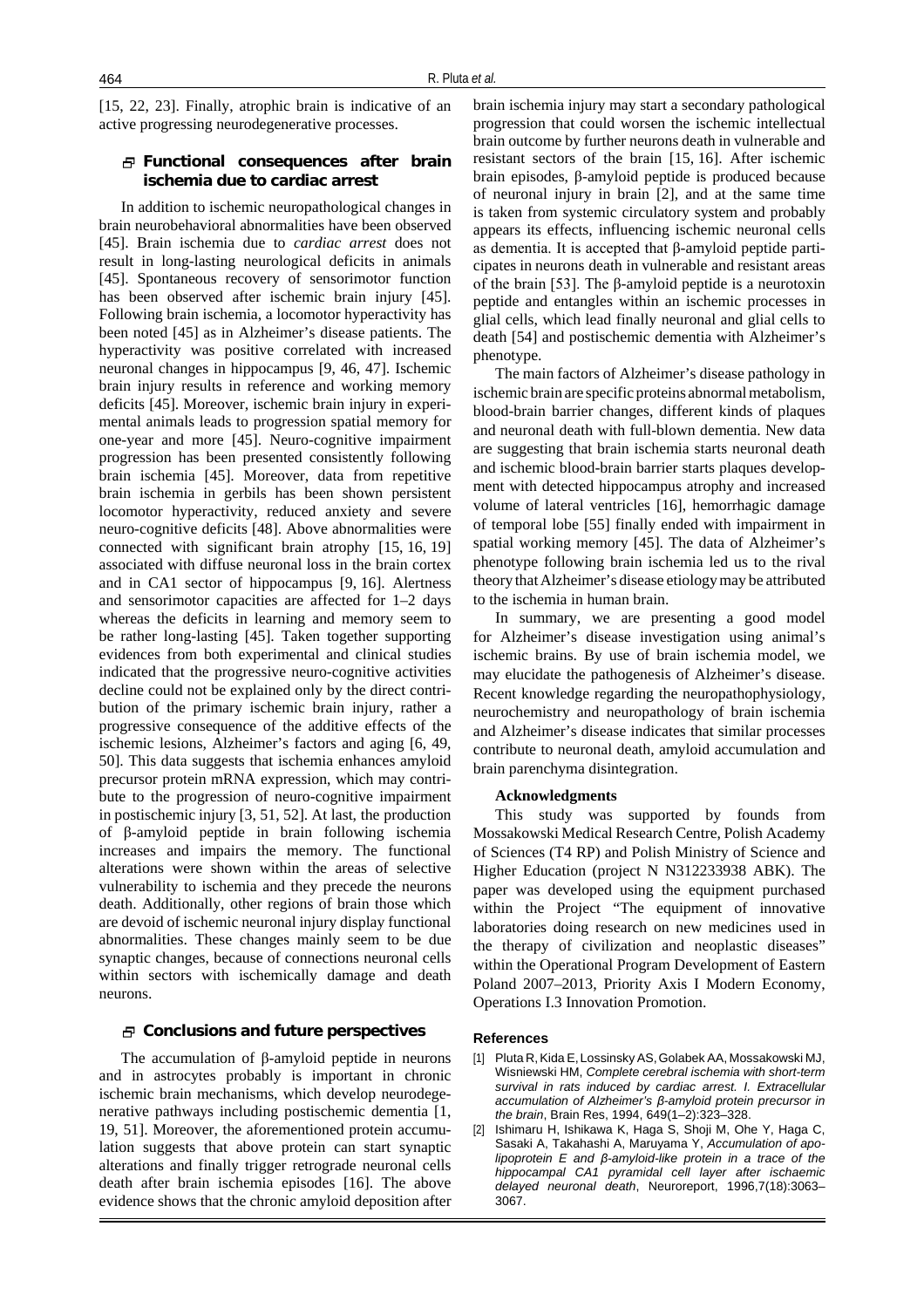- [3] Shi J, Yang SH, Stubley L, Day AL, Simpkins JW, *Hypoperfusion induces overexpression of β-amyloid precursor protein mRNA in a focal ischemic rodent model*, Brain Res, 2000, 853(1):1–4.
- [4] Badan I, Dinca I, Buchhold B, Suofu Y, Walker L, Gratz M, Platt D, Kessler CH, Popa-Wagner A, *Accelerated accumulation of N- and C-terminal beta APP fragments and delayed recovery of microtubule-associated protein 1B expression following stroke in aged rats*, Eur J Neurosci, 2004, 19(8):2270–2280.
- [5] Malm T, Koistinaho M, Relationships between brain ischemia and Alzheimer's disease – insights derived from preclinical animal models, In: Pluta R (ed), *Ischemia-reperfusion pathways in Alzheimer's disease*, Nova Science Publishers Inc., New York, 2007, 17–39.
- [6] Popa-Wagner A, Alzheimer's disease pathological factors in ischemic aged brain. In: Pluta R (ed), *Ischemia-reperfusion pathways in Alzheimer's disease*, Nova Science Publishers Inc., New York, 2007, 51–84.
- [7] Pluta R, Ułamek M, Jabłoński M, *Consideration of the ischaemic basis and treatment of Alzheimer's disease*, Folia Neuropathol, 2010, 48(1):11–26.
- [8] Wen Y, Onyewuchi O, Yang S, Liu R, Simpkins JW, *Increased beta-secretase activity and expression in rats following transient cerebral ischemia*, Brain Res, 2004, 1009(1–2):1–8.
- [9] Pluta R, Januszewski S, Jabłoński M, Ułamek M, *Factors in creepy delayed neuronal death in hippocampus following brain ischemia-reperfusion injury with long-term survival*, Acta Neurochir Suppl, 2010, 106:37–41.
- [10] Qi JP, Wu H, Yang Y, Wand DD, Chen YX, Gu YH, Liu T, *Cerebral ischemia and Alzheimer's disease: the expression of amyloid-β and apolipoprotein E in human hippocampus*, J Alzheimers Dis, 2007, 12(4):335–341.
- [11] Wiśniewski HM, Maślińska D, *Beta-protein immunoreactivity in the human brain after cardiac arrest*, Folia Neuropathol, 1996, 34(2):65–71.
- [12] Maślińska D, Laure-Kamionowska M, Taraszewska A, Deręgowski K, Maśliński S, *Immunodistribution of amyloid beta protein (Aβ) and advanced glycation end-product receptors (RAGE) in choroid plexus and ependyma of resuscitated patients*, Folia Neuropathol, 2011, 49(4):295– 300.
- [13] Pluta R, *Ischemia-reperfusion pathways in Alzheimer's disease*, Nova Science Publishers Inc., New York, 2007.
- [14] Pluta R, Lossinsky AS, Mossakowski MJ, Faso L, Wiśniewski HM, *Reassessment of new model of complete cerebral ischemia in rats. Method of induction of clinical death, pathophysiology and cerebrovascular pathology*, Acta Neuropathol, 1991, 83(1):1–11.
- [15] Pluta R, *The role of apolipoprotein E in the deposition of β-amyloid peptide during ischemia-reperfusion brain injury. A model of early Alzheimer's disease*, Ann N Y Acad Sci, 2000, 903:324–334.
- [16] Pluta R, Ułamek M, Jabłoński M, *Alzheimer's mechanisms in ischemic brain degeneration*, Anat Rec (Hoboken), 2009, 292(12):1863–1881.
- [17] Jabłoński M, Maciejewski R, Januszewski S, Ułamek M, Pluta R, *One year follow up in ischemic brain injury and the role of Alzheimer factors*, Physiol Res, 2011, 60(Suppl 1): S113–S119.
- [18] Pluta R, *Glial expression of the β-amyloid peptide in cardiac arrest*, J Neurol Sci, 2002, 203–204:277–280.
- [19] Pluta R, *Astroglial expression of the beta-amyloid in ischemia-reperfusion brain injury*, Ann N Y Acad Sci, 2002, 977:102–108.
- [20] Wyss-Coray T, Loike JD, Brionne TC, Lu E, Anankov R, Yan F, Silverstein SC, Husemann J, *Adult mouse astrocytes degrade amyloid-beta in vitro and in situ*, Nat Med, 2003, 9(4):453–457.
- [21] Takuma K, Baba A, Matsuda T, *Astrocyte apoptosis: implications for neuroprotection*, Prog Neurobiol, 2004, 72(2):111–127.
- [22] Pluta R, Ułamek M, Januszewski S, *Micro-blood-brain barrier openings and cytotoxic fragments of amyloid precursor protein accumulation in white matter after ischemic brain injury in long-lived rats*, Acta Neurochir Suppl, 2006, 96:267– 271.
- [23] Pluta R, Januszewski S, Ułamek M, *Ischemic blood-brain barrier and amyloid in white matter as etiological factors in leukoaraiosis*, Acta Neurochir Suppl, 2008, 102:353–356.
- [24] Pluta R, *Blood-brain barrier dysfunction and amyloid precursor protein accumulation in microvascular compartment following ischemia-reperfusion brain injury with 1-year survival*, Acta Neurochir Suppl, 2003, 86:117–122.
- [25] Pluta R, *Pathological opening of the blood-brain barrier to horseradish peroxidase and amyloid precursor protein following ischemia-reperfusion brain injury*, Chemotherapy, 2005, 51(4):223–226.
- [26] Pluta R, Lossinsky AS, Wiśniewski HM, Mossakowski MJ, *Early blood-brain barrier changes in the rat following transient complete cerebral ischemia induced by cardiac arrest*, Brain Res, 1994, 633(1–2):41–52.
- [27] Pluta R, Lossinsky AS, Walski M, Wisniewski HM, Mossakowski MJ, *Platelet occlusion phenomenon after short- and long-term survival following complete cerebral ischemia in rats produced by cardiac arrest*, J Hirnforsch, 1994, 35(4):463–471.
- [28] Wisniewski HM, Pluta R, Lossinsky AS, Mossakowski MJ, *Ultrastructural studies of cerebral vascular spasm after cardiac arrest-related global cerebral ischemia in rats*, Acta Neuropathol, 1995, 90(5):432–440.
- [29] Grammas P, *A damaged microcirculation contributes to neuronal cell death in Alzheimer's disease*, Neurobiol Aging, 2000, 21(2):199–205.
- [30] Borroni B, Akkawi N, Martini G, Colciaghi F, Prometti P, Rozzini L, Di Luca M, Lenzi GL, Romanelli G, Caimi L, Padovani A, *Microvascular damage and platelet abnormalities in early Alzheimer's disease*, J Neurol Sci, 2002, 203– 204:189–193.
- [31] Estus S, Golde TE, Kunishita T, Blades D, Lowery D, Eisen M, Usiak M, Qu XM, Tabira T, Greenberg BD *et al.*, *Potentially amyloidogenic, carboxyl-terminal derivatives of the amyloid protein precursor*, Science, 1992, 255(5045): 726–728.
- [32] Pluta R, Barcikowska M, Januszewski S, Misicka A, Lipkowski AW, *Evidence of blood-brain barrier permeability/ leakage for circulating human Alzheimer's β-amyloid-(1-42) peptide*, Neuroreport, 1996, 7(7):1261–1265.
- [33] Pluta R, Misicka A, Januszewski S, Barcikowska M, Lipkowski AW, *Transport of human β-amyloid peptide through the rat blood-brain barrier after global cerebral ischemia*, Acta Neurochir Suppl, 1997, 70:247–249.
- [34] Pluta R, Barcikowska M, Misicka A, Lipkowski AW, Spisacka S, Januszewski S, *Ischemic rats as a model in the study of the neurobiological role of human β-amyloid peptide. Time-dependent disappearing diffuse amyloid plaques in brain*, Neuroreport, 1999, 10(17):3615–3619.
- [35] Pluta R, Misicka A, Barcikowska M, Spisacka S, Lipkowski AW, Januszewski S, *Possible reverse transport of β-amyloid peptide across the blood-brain barrier*, Acta Neurochir Suppl, 2000, 76:73–77.
- [36] Stoltzner SE, Grenfell TJ, Mori C, Wisniewski KE, Wisniewski TM, Selkoe DJ, Lemere CA, *Temporal accrual of complement proteins in amyloid plaques in Down's syndrome with Alzheimer's disease*, Am J Pathol, 2000, 156(2):489–499.
- [37] Pluta R, *Alzheimer lesions after ischemia-reperfusion brain injury*, Folia Neuropathol, 2004, 42(3):181–186.
- [38] Pluta R, *From brain ischemia-reperfusion injury to possible sporadic Alzheimer's disease*, Curr Neurovasc Res, 2004, 1(5):441–453.
- [39] Sekeljic V, Bataveljic D, Stamenkovic S, Ułamek M, Jabłoński M, Radenovic L, Pluta R, Andjus PR, *Cellular markers of neuroinflammation and neurogenesis after ischemic brain injury in the long-term survival rat model*, Brain Struct Funct, 2012, 217(2):411–420.
- [40] Uetsuki T, Takemoto K, Nishimura I, Okamoto M, Niinobe M, Momoi T, Miura M, Yoshikawa K, *Activation of neuronal caspase-3 by intracellular accumulation of wild-type Alzheimer amyloid precursor protein*, J Neurosci, 1999, 19(16):6955–6964.
- [41] Oster-Granite ML, McPhie DL, Greenan J, Neve RL, Age*dependent neuronal and synaptic degeneration in mice transgenic for the C terminus of the amyloid precursor protein*, J Neurosci, 1996, 16(21):6732–6741.